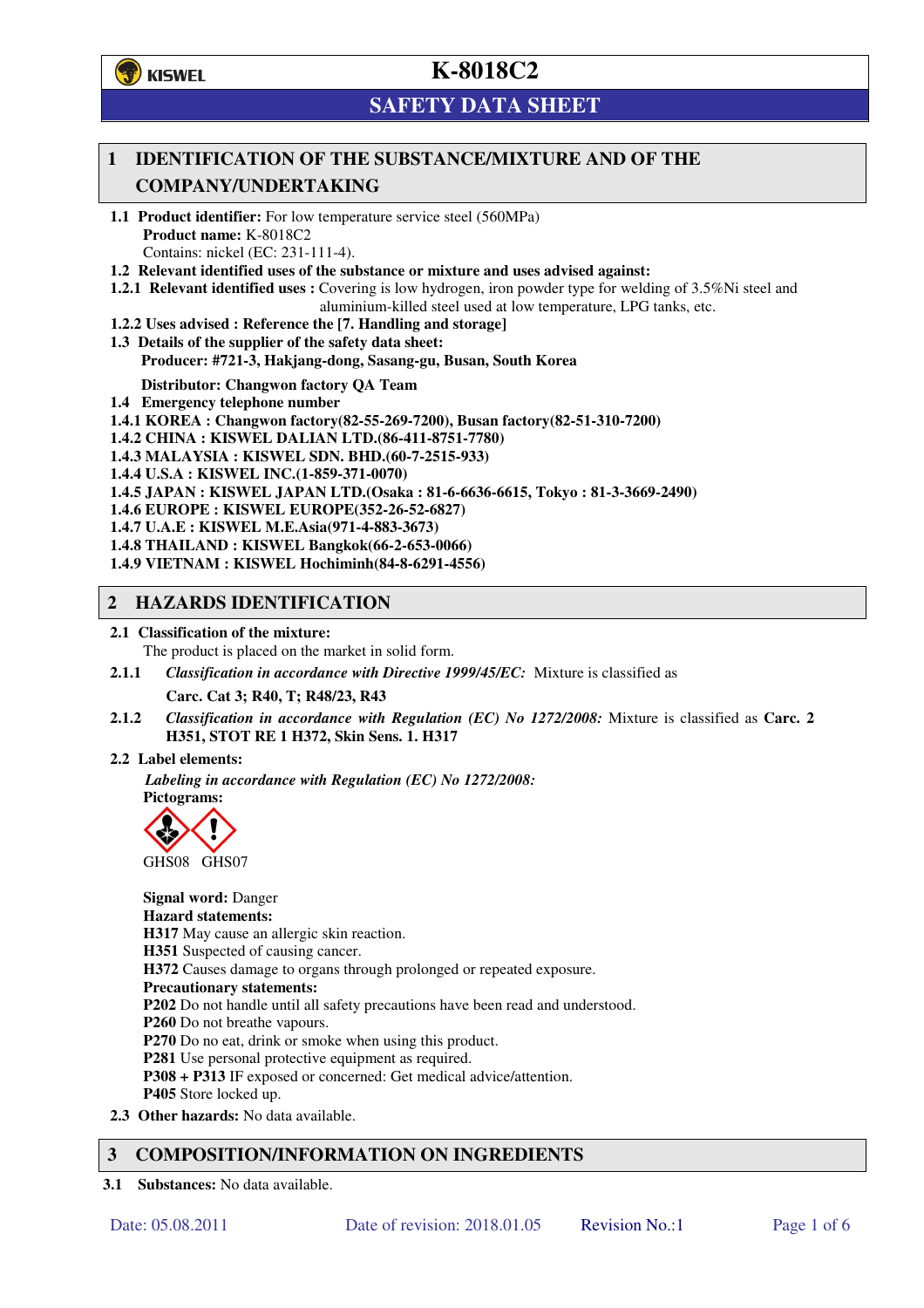## **SAFETY DATA SHEET**

|                               |                 |                          | <b>Classification</b>                                   |                                                                                                                                                         |                                 |                                     |                                  |                          |
|-------------------------------|-----------------|--------------------------|---------------------------------------------------------|---------------------------------------------------------------------------------------------------------------------------------------------------------|---------------------------------|-------------------------------------|----------------------------------|--------------------------|
| Substance name                | EC No.          | Registr.<br>$\mathbf{n}$ | 67/548/EEC                                              | <b>Hazard Class</b><br>and<br>Category<br>Code(s)                                                                                                       | <b>Hazard</b><br>state-<br>ment | Pictogram/<br><b>Signal</b><br>word | Conc.<br>$(\%)$<br><b>Volume</b> | <b>Note</b>              |
| <sup>1</sup> Ferro Silicon    |                 | ۰                        | $\overline{\phantom{a}}$                                |                                                                                                                                                         | ۰                               |                                     | $1.0 - 3.0$                      | $\sim$                   |
| <sup>1</sup> Calcium fluoride | 232-188-7       |                          |                                                         |                                                                                                                                                         | $\overline{\phantom{0}}$        |                                     | $6.0 - 10.0$                     | $\overline{\phantom{a}}$ |
| $1$ Iron                      | 231-096-4       | ۰                        |                                                         |                                                                                                                                                         | ÷                               |                                     | $65.0 - 69.0$                    | ٠                        |
| ${}^{1}$ Limestone            | 215-279-6       | ۰                        | $\blacksquare$                                          |                                                                                                                                                         | ۰                               |                                     | $11.0 - 15.0$                    | ٠                        |
| $1,2$ Manganese               | $231 - 105 - 1$ |                          |                                                         |                                                                                                                                                         |                                 |                                     | $0.1 - 1.0$                      |                          |
| $1,2$ Mica                    |                 | ۰                        |                                                         |                                                                                                                                                         |                                 |                                     | $1.0 - 3.0$                      | ٠                        |
| <b>Nickel</b>                 | 231-111-4       |                          | Toxic<br>Carc. Cat 3;<br><b>R40</b><br>T: R48/23<br>R43 | Carcinogenicity<br>Carc. 2<br>Specific target<br>organ toxicity -<br>repeated exposure<br>STOT RE1<br>Respiratory/skin<br>sensitisation<br>Skin Sens. 1 | H351<br>H372<br>H317            | Danger                              | $1.0 - 3.0$                      | S, 7                     |
| <sup>1</sup> Titanium dioxide | 236-675-5       |                          |                                                         |                                                                                                                                                         |                                 |                                     | $1.0 - 3.0$                      | ٠                        |
| <sup>1</sup> Sodium silicate  | 239-981-7       | ۰                        |                                                         |                                                                                                                                                         |                                 |                                     | $1.0 - 3.0$                      |                          |

#### **3.2 Mixtures:** The mixture contains dangerous substances:

<sup>1</sup>Substance is not classified in terms of Regulation (EC) No. 1272/2008 Annex VI.

<sup>2</sup>Substance with workplace exposure limits.

Note S: This substance may not require a label according to Article 17 (see section 1.3 of Annex I) (Table 3.1). This substance may not require a label according to Article 23 of Directive 67/548/EEC (see section 8 of Annex VI to that Directive) (Table 3.2).

Note 7: Alloys containing nickel are classified for skin sensitisation when the release rate of 0,5 µg Ni/cm2/week, as measured by the European Standard reference test method EN 1811, is exceeded.

\* See all the hazard statements in chapter 16.

### **4 FIRST AID MEASURES**

**4.1 Description of first aid measures:** 

**In case of respiratory exposure**: Remove to fresh air and keep at rest. If breathing is difficult or has stopped, administer artificial respiration as necessary. Seek medical attention.

**In case of skin contamination**: Wash contaminated area thoroughly with soap and water. Remove and wash contaminated clothing. If a persistent rash or irritation occurs, seek medical attention.

 **In case of intrusion into eye**: Immediately flush eyes with large amounts of running water for at least 15 minutes, lifting the upper and lower eyelids. Get medical attention.

**In case of oral intake**: Ingestion is considered unlikely due to product form. However, if swallowed do not induce vomiting. Seek medical attention. Advice to doctor: treat symptomatically.

- **4.2 Most important symptoms and effects, both acute and delayed:** No data available.
- **4.3 Indication of any immediate medical attention and special treatment needed:** No data available.

#### **5 FIREFIGHTING MEASURES**

**5.1 Extinguishing media:** 

**Suitable extinguishing media:** Carbon dioxide, dry chemical, water spray. Use extinguishing media appropriate for surrounding fire.

**Unsuitable extinguishing media:** No data available.

**5.2 Special hazards arising from the substance or mixture:** Fire may produce irritating or poisonous gases.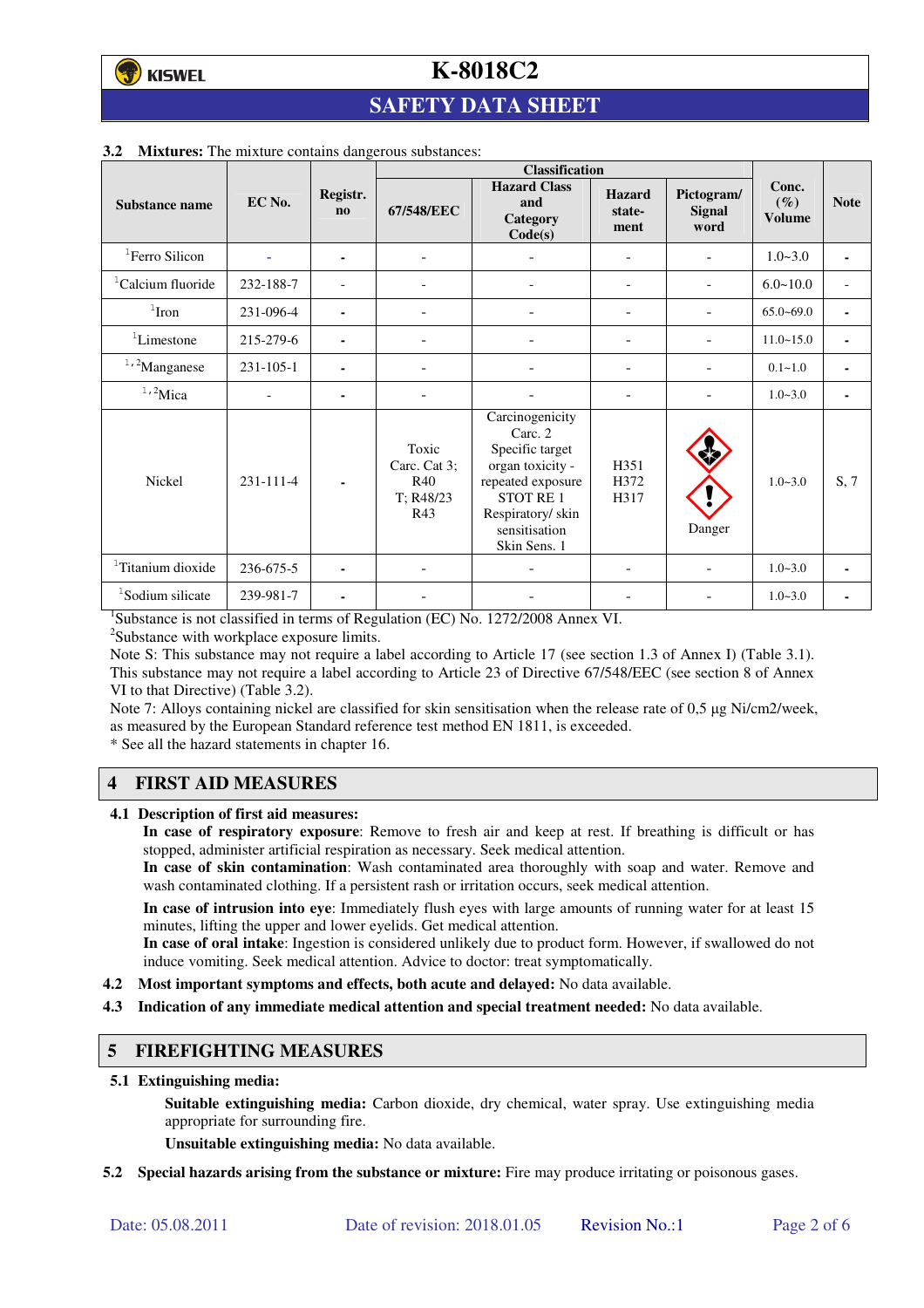

**SAFETY DATA SHEET** 

**5.3 Advice for firefighters:** In the event of a fire, wear self-contained breathing apparatus and protective clothing.

### **6 ACCIDENTAL RELEASE MEASURES**

**6.1 Personal precautions, protective equipment and emergency procedures:** 

**For non-emergency personnel:** Wear appropriate personal protective equipment as specified in Section 8. Ensure adequate ventilation**.** 

**For emergency responders:** No data available.

**6.2 Environmental precautions:** Avoid dispersal of spilled material and contact with soil, ground and surface water, drains and sewers.

**Methods and material for containment and cleaning up:** Take up mechanically. Collect the material in labeled containers and dispose of according to local and regional authority requirements.

**6.3 Reference to other sections:** See Section 7 for information on safe handling. See Section 8 for information on personal protection equipment. See Section 13 for disposal information.

### **7 HANDLING AND STORAGE**

- **7.1 Precautions for safe handling:** Welding may produce fumes and gases hazardous to health. Avoid breathing these fumes and gases. Use adequate ventilation. Keep away from sources of ignition. Avoid contact with skin, eyes and clothing. Do not eat, drink and smoke in work areas.
- **7.2 Conditions for safe storage, including any incompatibilities**: Store in cool, dry and well-ventilated place. Keep away from incompatible materials. Keep away from heat and open flame.
- **7.3 Specific end use(s):** No data available.

#### **8 EXPOSURE CONTROLS/PERSONAL PROTECTION**

**8.1 Control parameters:** Exposure limits were not established for this product.

Workplace exposure limits for substances contained in the mixture are listed in *EH40/2005* Workplace exposure limits:

|                             | <b>CAS</b> number | Workplace exposure limit                                        |                   |                                                                                  |                   |                 |  |
|-----------------------------|-------------------|-----------------------------------------------------------------|-------------------|----------------------------------------------------------------------------------|-------------------|-----------------|--|
|                             |                   | Long-term<br>exposure limit<br>(8-hour TWA<br>reference period) |                   | <b>Short-term exposure</b><br>limit<br>$(15\text{-minute})$<br>reference period) |                   | <b>Comments</b> |  |
| <b>Substance</b>            |                   |                                                                 |                   |                                                                                  |                   |                 |  |
|                             |                   |                                                                 |                   |                                                                                  |                   |                 |  |
|                             |                   |                                                                 |                   |                                                                                  |                   |                 |  |
|                             |                   | ppm                                                             | mg.m <sup>3</sup> | ppm                                                                              | mg.m <sup>3</sup> |                 |  |
| Chromium                    | 7440-47-3         |                                                                 | 0.5               |                                                                                  |                   |                 |  |
| Limestone/Calcium carbonate | 1317-65-3         |                                                                 |                   |                                                                                  |                   |                 |  |
| Total inhalable             |                   |                                                                 | 10                |                                                                                  |                   |                 |  |
| Respirable                  |                   |                                                                 | 4                 |                                                                                  |                   |                 |  |
| Manganese and its inorganic |                   |                                                                 |                   |                                                                                  |                   |                 |  |
| compounds (as Mn)           |                   |                                                                 | 0.5               |                                                                                  |                   |                 |  |
| Mica                        | 12001-26-2        |                                                                 |                   |                                                                                  |                   |                 |  |
| Total inhalable             |                   |                                                                 | 10                |                                                                                  |                   |                 |  |
| Respirable                  |                   |                                                                 | 0.8               |                                                                                  |                   |                 |  |
| Titanium dioxide            | 13463-67-7        |                                                                 |                   |                                                                                  |                   |                 |  |
| Total inhalable             |                   |                                                                 | 10                |                                                                                  |                   |                 |  |
| Resirable                   |                   |                                                                 | 4                 | $\qquad \qquad \blacksquare$                                                     |                   |                 |  |
| Iron oxide, fume (as Fe)    | 1309-37-1         |                                                                 | 5                 |                                                                                  | 10                |                 |  |

\*A skin notation assigned to the OEL identifies the possibility of significant uptake through the skin.

- **8.2 Exposure controls:** Do not eat, drink and smoke. Immediately remove all contaminated clothing. Wash hands before breaks and at the end of work.
- **8.2.1 Appropriate engineering controls:** Use local exhaust ventilation during all welding operations.

**8.2.2 Individual protection measures, such as personal protective equipment:**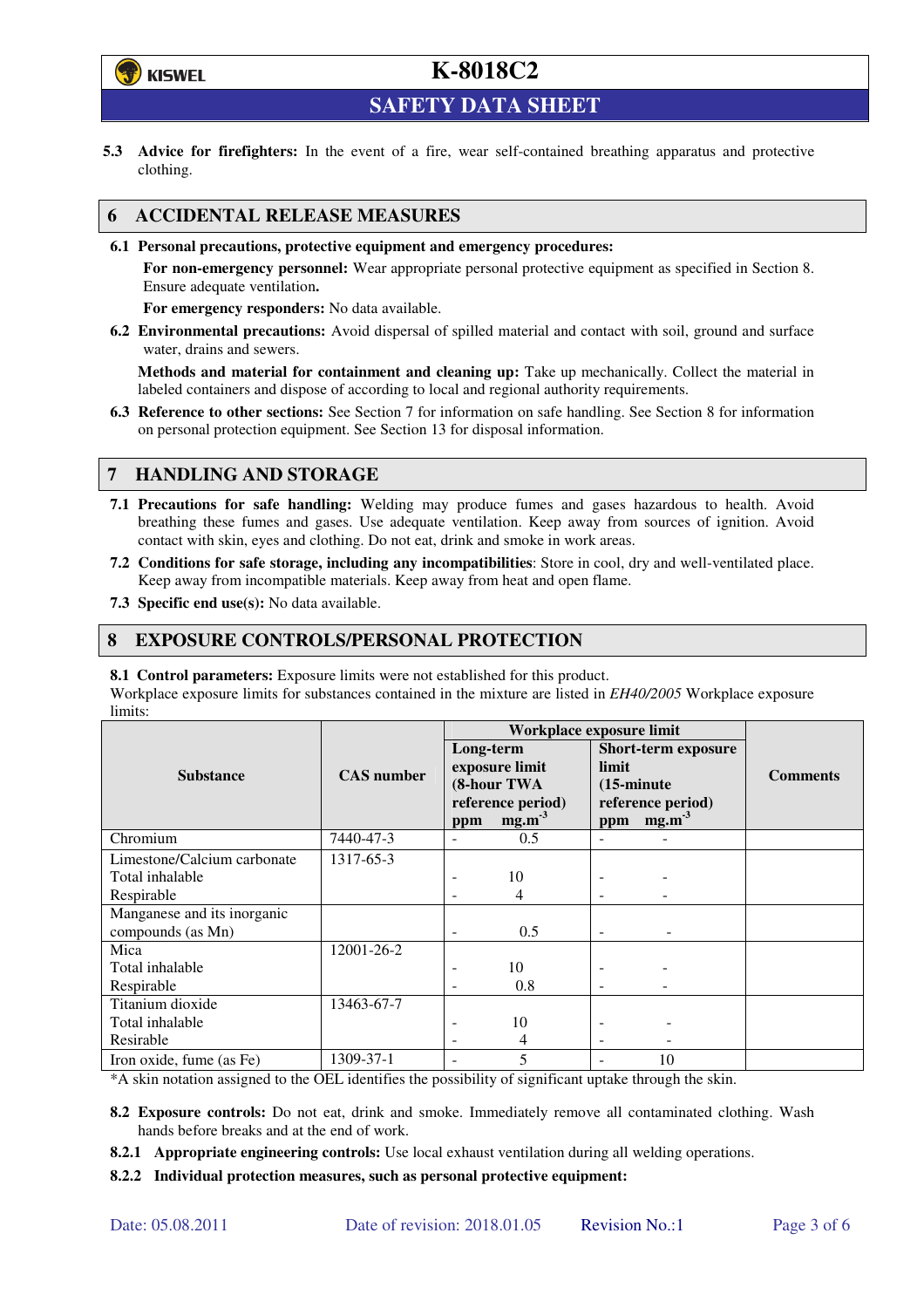

**SAFETY DATA SHEET** 

**8.2.2.1 Eye/face protection:** Always wear eye protection during welding operations, helmet and/or face shield with filter lens.

#### **8.2.2.2 Skin protection:**

**Hand protection:** Wear appropriate protective (welding) gloves during welding. **Other:** Wear appropriate protective clothing and boots.

- **8.2.2.3 Respiratory protection:** If ventilation is insufficient, use appropriate respirator or self-contained breathing apparatus.
- **8.2.2.4 Thermal hazards:** No data available.
- **8.2.3 Environmental exposure controls:** Do not allow to enter sewers, surface and ground water.

#### **9 PHYSICAL AND CHEMICAL PROPERTIES**

#### **9.1 Information on basic physical and chemical properties:**

| Appearance:                                          | solid (metal rod)        |
|------------------------------------------------------|--------------------------|
| Odour:                                               |                          |
| <b>Odour threshold:</b>                              |                          |
| pH:                                                  |                          |
| Melting point/freezing point:                        |                          |
| Initial boiling point and boiling range:             | -                        |
| <b>Flash point:</b>                                  |                          |
| <b>Evaporation rate:</b>                             |                          |
| <b>Flammability (solid, gas):</b>                    |                          |
| <b>Upper/lower flammability or explosive limits:</b> | $\overline{\phantom{0}}$ |
| Vapour pressure:                                     |                          |
| Vapour density:                                      |                          |
| <b>Relative density:</b>                             |                          |
| Solubility(ies):                                     |                          |
| <b>Partition coefficient: n-octanol/water:</b>       | $\overline{a}$           |
| <b>Auto-ignition temperature:</b>                    | ۰                        |
| <b>Decomposition temperature:</b>                    |                          |
| <b>Viscosity:</b>                                    |                          |
| <b>Explosive properties:</b>                         |                          |
| <b>Oxidising properties:</b>                         |                          |

**9.2 Other information:** No data available.

#### **10 STABILITY AND REACTIVITY**

**10.1 Reactivity:** No data available.

- **10.2 Chemical stability:** The product is stable under normal conditions. When using it may produce dangerous fumes and gases.
- **10.3 Possibility of hazardous reactions:** No data available.
- **10.4 Conditions to avoid:** Avoid contact with incompatible materials.
- **10.5 Incompatible materials:** Acids, bases, oxidizing agents.
- **10.6 Hazardous decomposition products:** Metal oxide fumes and gases are produced during welding.

### **11 TOXICOLOGICAL INFORMATION**

#### **11.1 Information on toxicological effects:**

The mixture may cause an allergic skin reaction. It is suspected of causing cancer. It causes damage to organs through prolonged or repeated exposure.

### **12 ECOLOGICAL INFORMATION**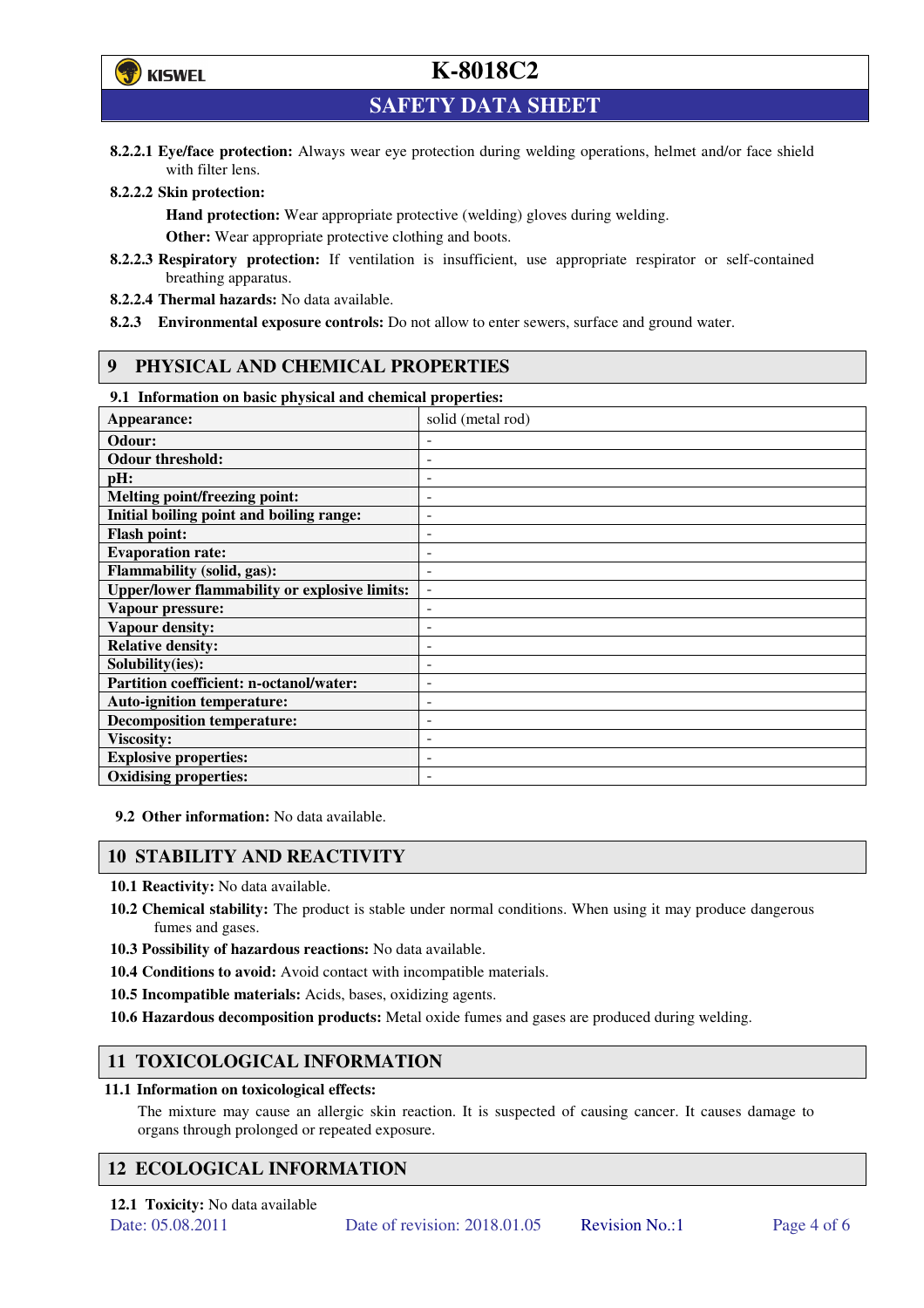

 $\overline{a}$ 

**K-8018C2**

## **SAFETY DATA SHEET**

- **12.2 Persistence and degradability:** No data available.
- **12.3 Bioaccumulative potential:** No data available.
- **12.4 Mobility in soil:** No data available.
- **12.5 Results of PBT and vPvB assessment:** No data available.
- **12.6 Other adverse effects:** No data available.

#### **13 DISPOSAL CONSIDERATIONS**

**13.1 Waste treatment methods:** Dispose off in accordance with local and national regulations.

#### **14 TRANSPORT INFORMATION**

**14.1 ADR/RID/ADN:** The mixture is not subject to international regulations on transport of dangerous goods.

| UN number:                            | - |
|---------------------------------------|---|
| UN proper shipping name:              | - |
| Transport hazard class(es):           | - |
| <b>Packing group:</b>                 | - |
| <b>Environmental hazards:</b>         | - |
| <b>Special precautions for user:</b>  | - |
| <b>Transport in bulk according to</b> |   |
| Annex II of MARPOL73/78 and the       | ÷ |
| <b>IBC</b> Code:                      |   |

**14.2 IMDG:** The mixture is not subject to international regulations on transport of dangerous goods.

**14.3 ICAO/IATA:** The mixture is not subject to international regulations on transport of dangerous goods.

### **15 REGULATORY INFORMATION**

**15.1 Safety, health and environmental regulations/legislation specific for the substance or mixture:** There are restrictions for nickel under Title VIII of REACH Regulation.

Annex XVII to Regulation (EC) No 1907/2006 - Restrictions on the manufacture, placing on the market and use of certain dangerous substances, mixtures and articles:

Nickel CAS No 7440-02-0 EC No 231-111-4 and its compounds:

1. Shall not be used: (a) in any post assemblies which are inserted into pierced ears and other pierced parts of the human body unless the rate of nickel release from such post assemblies is less than  $0.2 \mu$ g/cm  $2$ /week (migration limit); (b) in articles intended to come into direct and prolonged contact with the skin such as: earrings, — necklaces, bracelets and chains, anklets, finger rings, — wrist-watch cases, watch straps and tighteners, — rivet buttons, tighteners, rivets, zippers and metal marks, when these are used in garments, if the rate of nickel release from the parts of these articles coming into direct and prolonged contact with the skin is greater than 0,5 µg/cm 2 / week. (c) in articles referred to in point (b) where these have a non-nickel coating unless such coating is sufficient to ensure that the rate of nickel release from those parts of such articles coming into direct and prolonged contact with the skin will not exceed 0,5 µg/cm 2 / week for a period of at least two years of normal use of the article.

2. Articles which are the subject of paragraph 1 shall not be placed on the market unless they conform to the requirements set out in that paragraph.

3. The standards adopted by the European Committee for Standardisation (CEN) shall be used as the test methods for demonstrating the conformity of articles to paragraphs 1 and 2.

Corrigendum to Regulation (EC) No 1907/2006 of the European Parliament and of the Council of 18 December 2006 concerning the Registration, Evaluation, Authorization and Restriction of Chemicals (REACH), establishing a European Chemicals Agency, amending Directive 1999/45/EC and repealing Council Regulation (EEC) No 793/93 and Commission Regulation (EC) No 1488/94 as well as Council Directive 76/769/EEC and Commission Directives 91/155/EEC, 93/67/EEC, 93/105/EC and 2000/21/EC (OJ L 396, 30.12.2006);